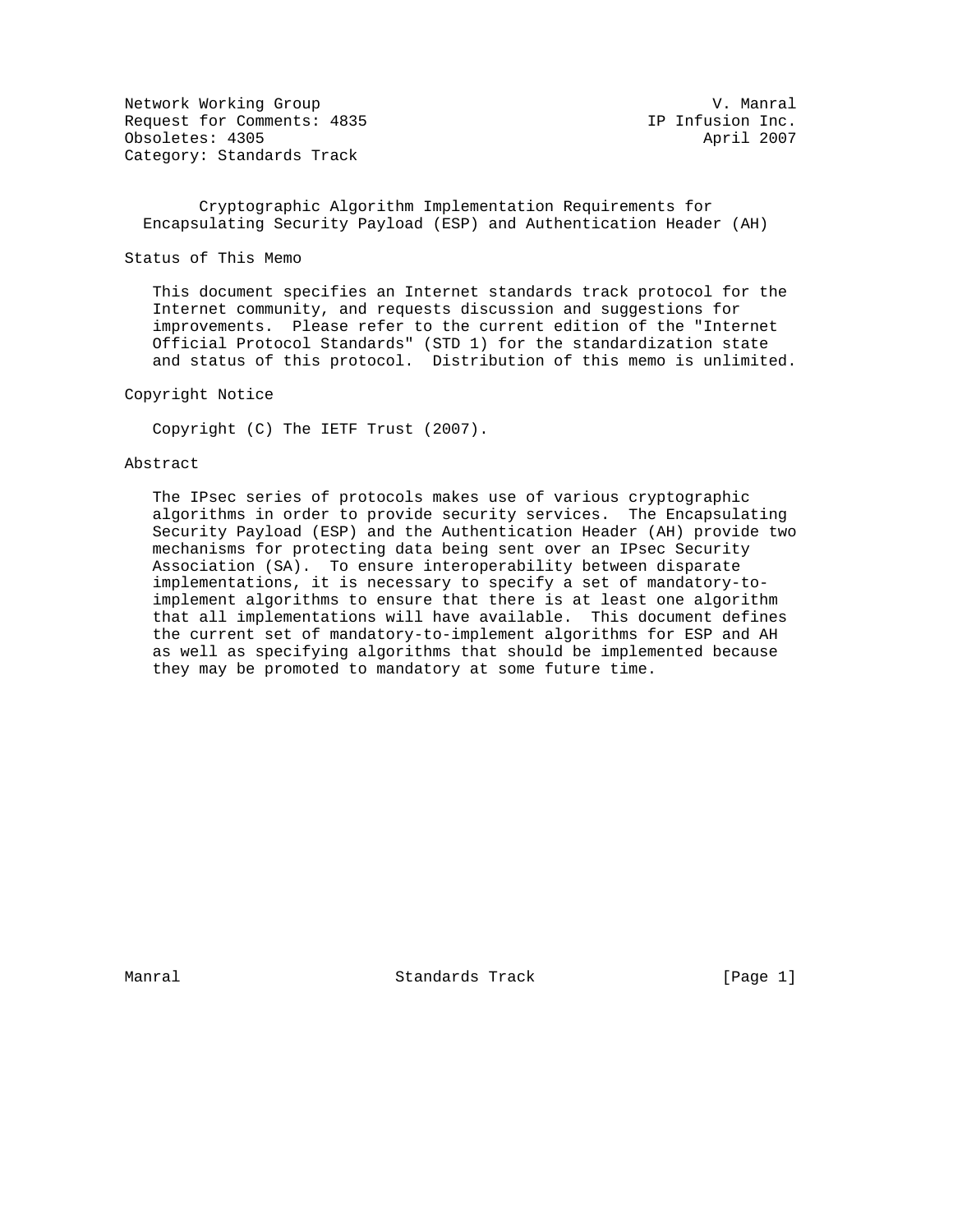Table of Contents

| 2.1 |                                                           |  |  |  |  |  |  |  |  |  |  |  |
|-----|-----------------------------------------------------------|--|--|--|--|--|--|--|--|--|--|--|
|     |                                                           |  |  |  |  |  |  |  |  |  |  |  |
|     | 3.1. Encapsulating Security Payload 4                     |  |  |  |  |  |  |  |  |  |  |  |
|     | 3.1.1. ESP Encryption and Authentication Algorithms 4     |  |  |  |  |  |  |  |  |  |  |  |
|     | 3.1.2. ESP Combined Mode Algorithms 5                     |  |  |  |  |  |  |  |  |  |  |  |
|     | 3.2. Authentication Header 5                              |  |  |  |  |  |  |  |  |  |  |  |
|     |                                                           |  |  |  |  |  |  |  |  |  |  |  |
|     |                                                           |  |  |  |  |  |  |  |  |  |  |  |
| რ.  | Changes from RFC 2402 and RFC 2406 to RFC 4305 $\ldots$ 7 |  |  |  |  |  |  |  |  |  |  |  |
|     |                                                           |  |  |  |  |  |  |  |  |  |  |  |
|     |                                                           |  |  |  |  |  |  |  |  |  |  |  |
|     | 8.1. Normative References 8                               |  |  |  |  |  |  |  |  |  |  |  |
|     | 8.2. Informative References 9                             |  |  |  |  |  |  |  |  |  |  |  |
|     |                                                           |  |  |  |  |  |  |  |  |  |  |  |

Manral **Manral** Standards Track **Exercise 19** [Page 2]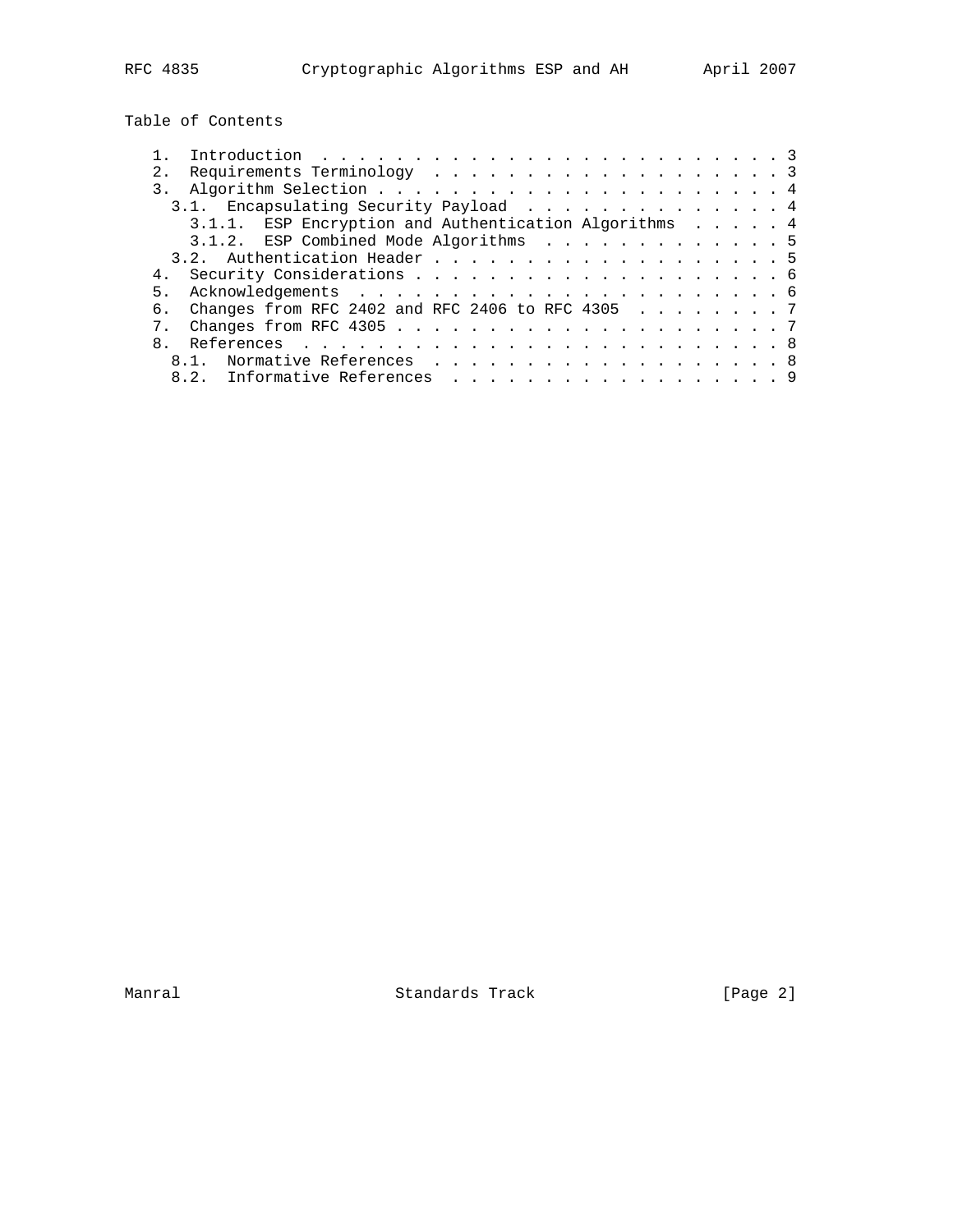# 1. Introduction

 The Encapsulating Security Payload (ESP) and the Authentication Header (AH) provide two mechanisms for protecting data being sent over an IPsec Security Association (SA) [RFC4301], [RFC4302]. To ensure interoperability between disparate implementations, it is necessary to specify a set of mandatory-to-implement algorithms to ensure that there is at least one algorithm that all implementations will have available. This document defines the current set of mandatory-to-implement algorithms for ESP and AH as well as specifying algorithms that should be implemented because they may be promoted to mandatory at some future time.

 The nature of cryptography is that new algorithms surface continuously and existing algorithms are continuously attacked. An algorithm believed to be strong today may be demonstrated to be weak tomorrow. Given this, the choice of mandatory-to-implement algorithm should be conservative so as to minimize the likelihood of it being compromised quickly. Thought should also be given to performance considerations as many uses of IPsec will be in environments where performance is a concern.

 Finally, we need to recognize that the mandatory-to-implement algorithm(s) may need to change over time to adapt to the changing world. For this reason, the selection of mandatory-to-implement algorithms is not included in the main IPsec, ESP, or AH specifications. It is instead placed in this document. As the choice of algorithm changes, only this document should need to be updated.

 Ideally, the mandatory-to-implement algorithm of tomorrow should already be available in most implementations of IPsec by the time it is made mandatory. To facilitate this, we will attempt to identify such algorithms (as they are known today) in this document. There is no guarantee that the algorithms that we (today) believe may be mandatory in the future will in fact become so. All algorithms known today are subject to cryptographic attack and may be broken in the future.

### 2. Requirements Terminology

 The key words "MUST", "MUST NOT", "REQUIRED", "SHALL", "SHALL NOT", "SHOULD", "SHOULD NOT", "RECOMMENDED", "MAY", and "OPTIONAL" in this document are to be interpreted as described in [RFC2119].

Manral **Manral** Standards Track **Example 2** [Page 3]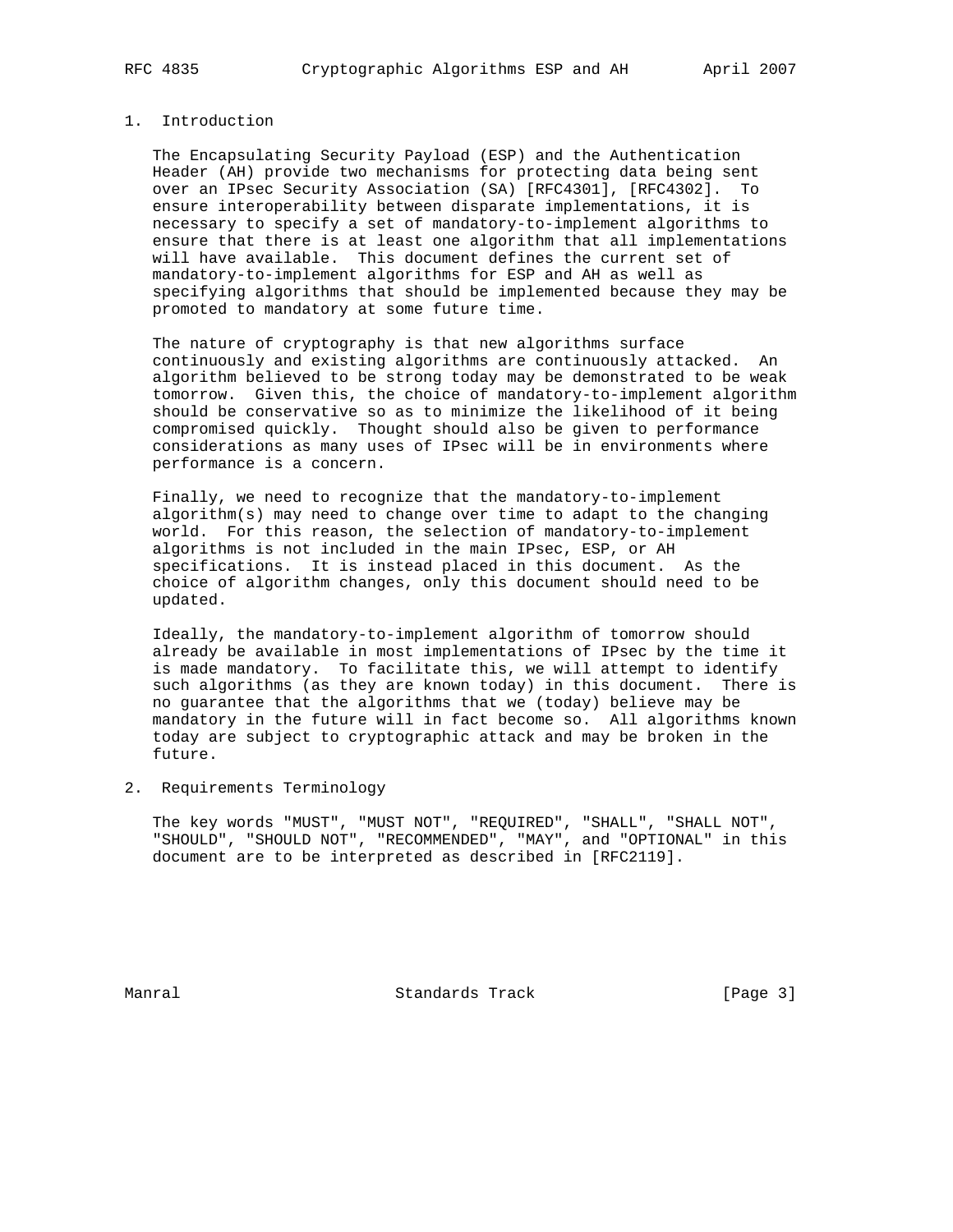We define some additional terms here:

- SHOULD+ This term means the same as SHOULD. However, it is likely that an algorithm marked as SHOULD+ will be promoted at some future time to be a MUST.
- SHOULD- This term means the same as SHOULD. However, it is likely that an algorithm marked as SHOULD- will be deprecated to a MAY or worse in a future version of this document.
- MUST- This term means the same as MUST. However, we expect that at some point in the future this algorithm will no longer be a MUST.
- 3. Algorithm Selection

 For IPsec implementations to interoperate, they must support one or more security algorithms in common. This section specifies the security algorithm implementation requirements for standards conformant ESP and AH implementations. The security algorithms actually used for any particular ESP or AH security association are determined by a negotiation mechanism, such as the Internet Key Exchange (IKE [RFC2409], [RFC4306]) or pre-establishment.

 Of course, additional standard and proprietary algorithms beyond those listed below can be implemented.

3.1. Encapsulating Security Payload

 The implementation conformance requirements for security algorithms for ESP are given in the tables below. See Section 2 for definitions of the values in the "Requirement" column.

3.1.1. ESP Encryption and Authentication Algorithms

 These tables list encryption and authentication algorithms for the IPsec Encapsulating Security Payload protocol.

| Requirement | Encryption Algorithm (notes)        |
|-------------|-------------------------------------|
|             |                                     |
| MUST        | NULL [RFC2410] (1)                  |
| MUST        | AES-CBC with 128-bit keys [RFC3602] |
| MUST-       | TripleDES-CBC [RFC2451]             |
| SHOULD      | AES-CTR [RFC3686]                   |
| SHOULD NOT  | DES-CBC [RFC2405] (2)               |
|             |                                     |

Manral **Manral** Standards Track **Example 2** [Page 4]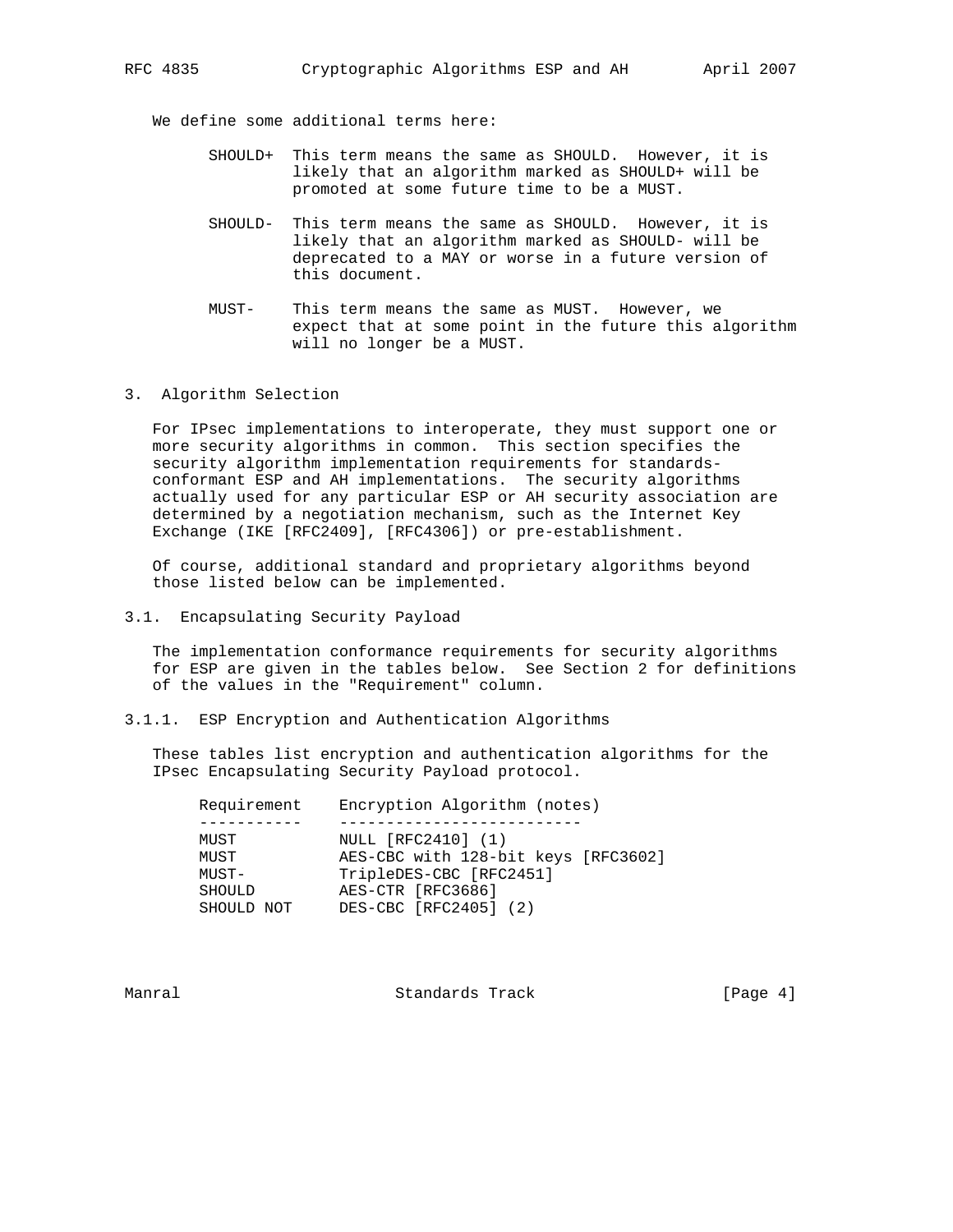| Requirement | Authentication Algorithm (notes) |
|-------------|----------------------------------|
|             |                                  |
| MUST        | HMAC-SHA1-96 [RFC2404] (3)       |
| SHOULD+     | AES-XCBC-MAC-96 [RFC3566]        |
| MAY         | NULL(1)                          |
| MAY         | HMAC-MD5-96 [RFC2403] (4)        |

#### Notes:

 (1) Since ESP encryption is optional, support for the "NULL" algorithm is required to maintain consistency with the way services are negotiated. Note that while authentication and encryption can each be "NULL", they MUST NOT both be "NULL" [RFC4301].

 (2) DES, with its small key size and publicly demonstrated and open-design special-purpose cracking hardware, is of questionable security for general use.

 (3) Weaknesses have become apparent in SHA-1 [SHA1-COLL]; however, these should not affect the use of SHA1 with HMAC.

 (4) Weaknesses have become apparent in MD5 [MD5-COLL]; however, these should not affect the use of MD5 with HMAC.

## 3.1.2. ESP Combined Mode Algorithms

 As specified in [RFC4303], combined mode algorithms are supported that provide both confidentiality and authentication services. Support of such algorithms will require proper structuring of ESP implementations. Under many circumstances, combined mode algorithms provide significant efficiency and throughput advantages. Although there are no suggested or required combined algorithms at this time, AES-CCM [RFC4309] and AES-GCM [RFC4106] are of interest. AES-CCM has been adopted as the preferred mode in IEEE 802.11 [802.11i], and AES- GCM has been adopted as the preferred mode in IEEE 802.1ae [802.1ae].

# 3.2. Authentication Header

 The implementation conformance requirements for security algorithms for AH are given below. See Section 2 for definitions of the values in the "Requirement" column. As you would suspect, all of these algorithms are authentication algorithms.

Manral Standards Track [Page 5]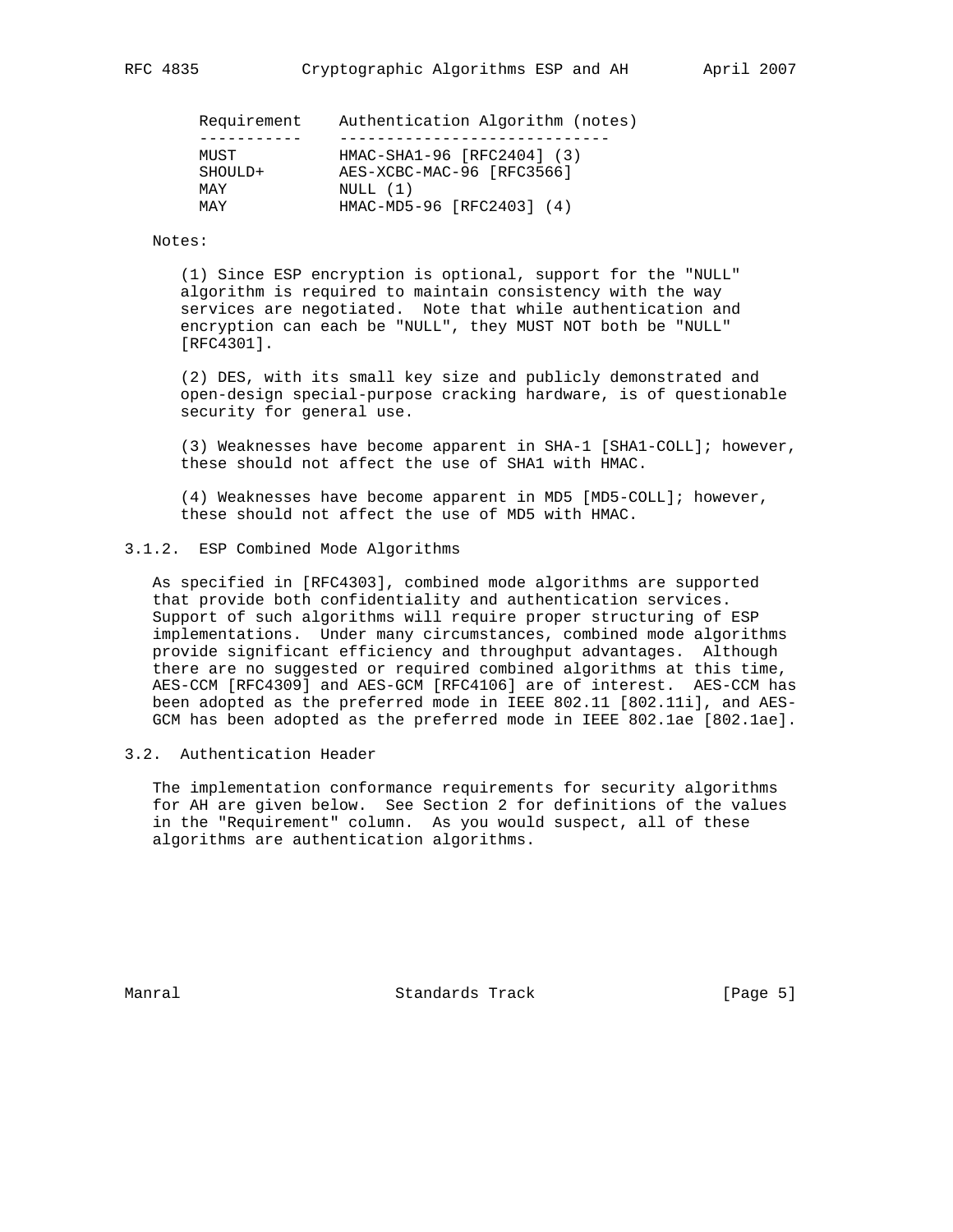|                                                                                  | Requirement | Algorithm (notes)          |
|----------------------------------------------------------------------------------|-------------|----------------------------|
|                                                                                  |             |                            |
| MUST<br>AES-XCBC-MAC-96 [RFC3566]<br>SHOULD+<br>HMAC-MD5-96 [RFC2403] (2)<br>MAY |             | HMAC-SHA1-96 [RFC2404] (1) |

Note:

 (1) Weaknesses have become apparent in SHA-1 [SHA1-COLL]; however, these should not affect the use of SHA1 with HMAC.

 (2) Weaknesses have become apparent in MD5 [MD5-COLL]; however, these should not affect the use of MD5 with HMAC.

4. Security Considerations

 The security of cryptography-based systems depends on both the strength of the cryptographic algorithms chosen and the strength of the keys used with those algorithms. The security also depends on the engineering and administration of the protocol used by the system to ensure that there are no non-cryptographic ways to bypass the security of the overall system.

 This document concerns itself with the selection of cryptographic algorithms for the use of ESP and AH, specifically with the selection of mandatory-to-implement algorithms. The algorithms identified in this document as "MUST implement" or "SHOULD implement" are not known to be broken at the current time, and cryptographic research so far leads us to believe that they will likely remain secure into the foreseeable future. However, this is not necessarily forever. We would therefore expect that new revisions of this document will be issued from time to time that reflect the current best practice in this area.

5. Acknowledgements

 Much of the wording herein was adapted from RFC 4305, the parent document of this document. RFC 4305 itself borrows text from [RFC4307], "Cryptographic Algorithms for Use in the Internet Key Exchange Version 2", by Jeffrey I. Schiller.

 Thanks to the following people for reporting or responding to reports of the errors in RFC 4305: Paul Hoffman, Stephen Kent, Paul Koning, and Lars Volker. Helpful Last-Call comments were received from Russ Housley, Elwyn Davies, Nicolas Williams, and Alfred Hoenes.

Manral **Manral** Standards Track **Example 2018** [Page 6]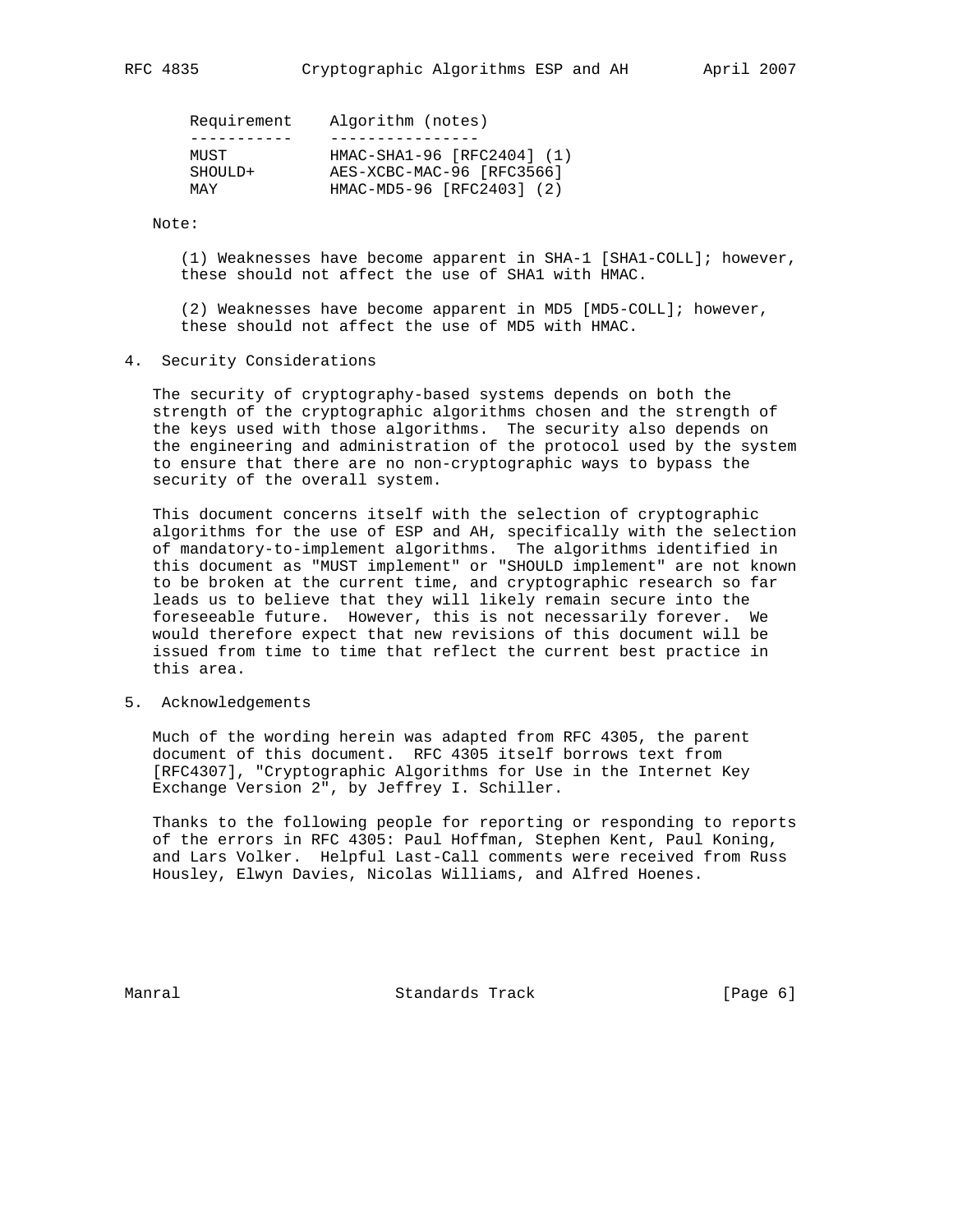6. Changes from RFC 2402 and RFC 2406 to RFC 4305

 [RFC2402] and [RFC2406] defined the IPsec Authentication Header and IPsec Encapsulating Security Payload. Each specified the implementation requirements for cryptographic algorithms for their respective protocols. They have now been replaced with [RFC4302] and [RFC4303], which do not specify cryptographic algorithm implementation requirements, and this document, which specifies such requirements for both [RFC4302] and [RFC4303].

The implementation requirements are compared below:

| D LO<br>6 F O<br>New<br>Requirement<br>Algorithm (notes)<br>RFC(s)<br>Reg. |                        |
|----------------------------------------------------------------------------|------------------------|
|                                                                            |                        |
| DES-CBC [RFC2405] (1)<br>SHOULD NOT<br>MUST<br>2406                        |                        |
| HMAC-MD5-96 [RFC2403]<br>2402 2406<br>MUST<br>MAY                          |                        |
| 2402 2406<br>MUST<br>MUST                                                  | HMAC-SHA1-96 [RFC2404] |

Note:

 (1) The IETF deprecated the use of single DES years ago and has not included it in any new standard for some time (see IESG note on the first page of [RFC2407]). [RFC4305] represented the first standards-track recognition of that deprecation by specifying that implementations SHOULD NOT provide single DES. The US Government National Institute of Standards and Technology (NIST) has formally recognized the weakness of single DES by a notice published [DES-WDRAW] proposing to withdraw it as a US Government Standard. Triple DES remains approved by both the IETF and NIST.

7. Changes from RFC 4305

 This document obsoletes [RFC4305]. The document incorporates changes for the support for the NULL Authentication Algorithm making the support from a MUST to a MAY. This change is made to make this document consistent with [RFC4301]. Text for SHA-1 collision attacks as well as the future use of AES-GCM and AES-CCM is added.

Manral Standards Track [Page 7]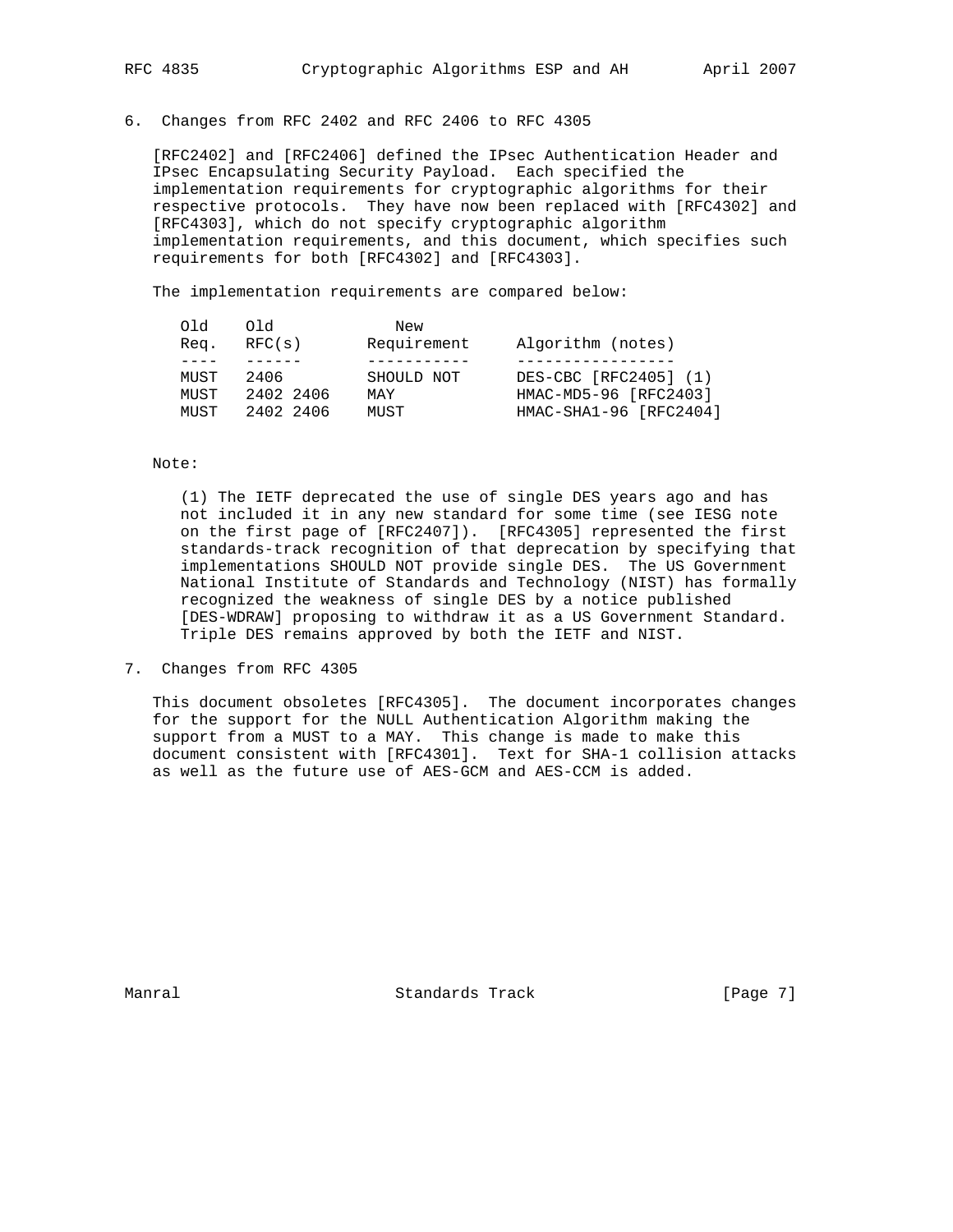The changed implementation requirement resulting from the above changes is listed below:

| Old     | Old    | New  |                               |
|---------|--------|------|-------------------------------|
| Req.    | RFC(s) |      | Requirement Algorithm (notes) |
|         |        |      |                               |
| MUST    | 2406   | MAY  | NULL Authentication           |
| MUST    | 2406   | MUST | NULL Encryption               |
| SHOULD+ | 4305   | MUST | AES-CBC Encryption            |

- 8. References
- 8.1. Normative References
	- [RFC2119] Bradner, S., "Key words for use in RFCs to Indicate Requirement Levels", BCP14, RFC2119, March 1997.
	- [RFC2403] Madson, C. and R. Glenn, "The Use of HMAC-MD5-96 within ESP and AH", RFC 2403, November 1998.
	- [RFC2404] Madson, C. and R. Glenn, "The Use of HMAC-SHA-1-96 within ESP and AH", RFC 2404, November 1998.
	- [RFC2405] Madson, C. and N. Doraswamy, "The ESP DES-CBC Cipher Algorithm With Explicit IV", RFC 2405, November 1998.
	- [RFC2410] Glenn, R. and S. Kent, "The NULL Encryption Algorithm and Its Use With IPsec", RFC 2410, November 1998.
	- [RFC2451] Pereira, R. and R. Adams, "The ESP CBC-Mode Cipher Algorithms", RFC 2451, November 1998.
	- [RFC3566] Frankel, S. and H. Herbert, "The AES-XCBC-MAC-96 Algorithm and Its Use With IPsec", RFC 3566, September 2003.
	- [RFC3602] Frankel, S., Glenn, R., and S. Kelly, "The AES-CBC Cipher Algorithm and Its Use with IPsec", RFC 3602, September 2003.
	- [RFC3686] Housley, R., "Using Advanced Encryption Standard (AES) Counter Mode With IPsec Encapsulating Security Payload (ESP)", RFC 3686, January 2004.
	- [RFC4301] Kent, S. and K. Seo, "Security Architecture for the Internet Protocol", RFC 4301, December 2005.
	- [RFC4302] Kent, S., "IP Authentication Header", RFC 4302,

| Manral | Standards Track | [Page 8] |  |
|--------|-----------------|----------|--|
|        |                 |          |  |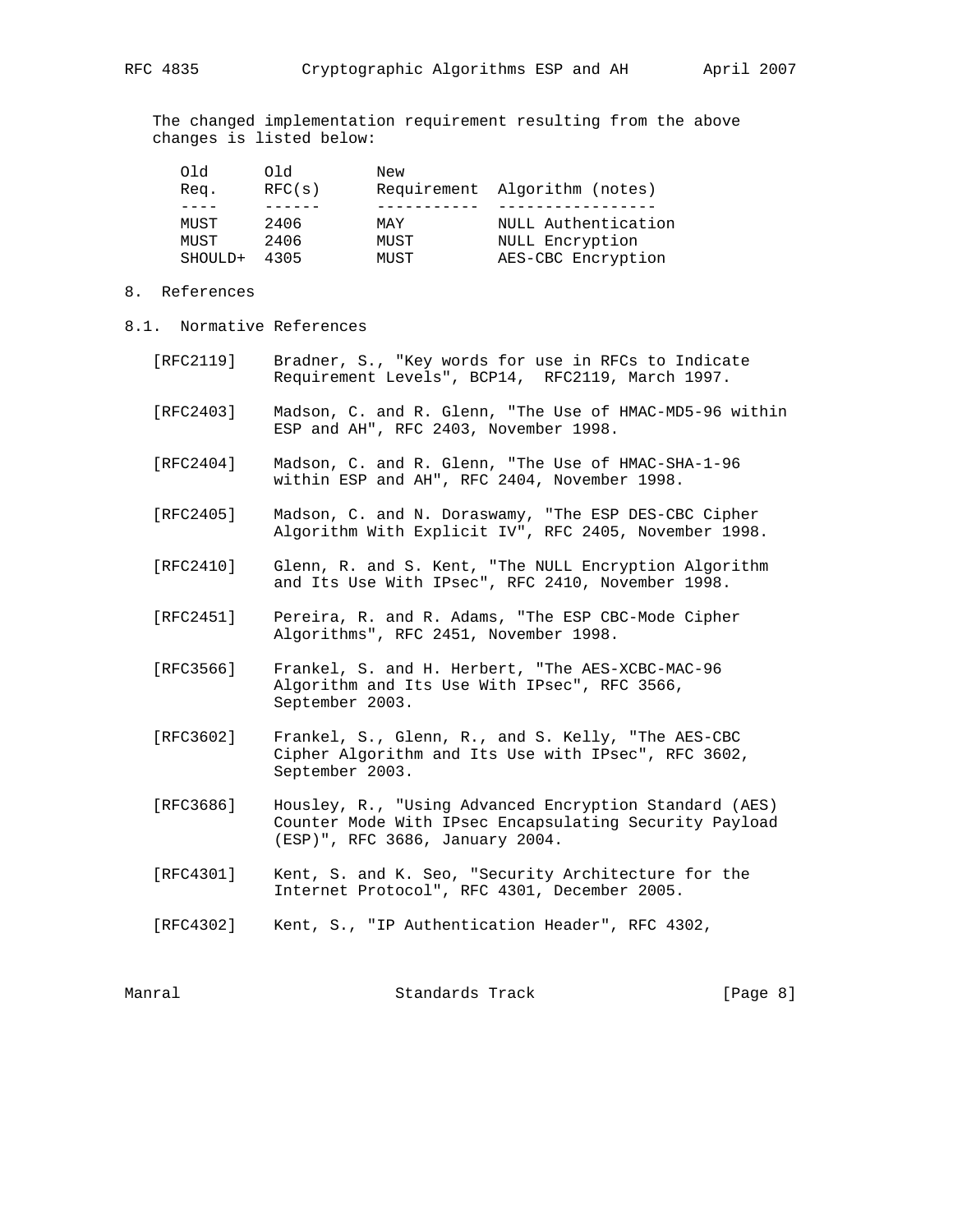December 2005.

- [RFC4303] Kent, S., "IP Encapsulating Security Payload (ESP)", RFC 4303, December 2005.
- [RFC4305] Eastlake, D., "Cryptographic Algorithm Implementation Requirements for Encapsulating Security Payload (ESP) and Authentication Header (AH)", RFC 4305, December 2005.
- 8.2. Informative References
- [802.11i] "LAN/MAN Specific Requirements Part 11: Wireless Medium Access Control (MAC) and physical layer (PHY) specifications", IEEE Standard Medium Access Control (MAC) Security, IEEE Std 802.11i, June 2004.
	- [802.1ae] "Media Access Control (MAC) Security", IEEE Standard Medium Access Control (MAC) Security, IEEE Std 802.1ae, June 2006.
	- [DES-WDRAW] "Announcing Proposed Withdrawal of Federal Information Processing Standard (FIPS) for the Data Encryption Standard (DES) and Request for Comments", FIPS Notice Docket No. 040602169-4169-01, July 2004.
	- [MD5-COLL] Klima, V., "Finding MD5 Collisions a Toy For a Notebook", Cryptology ePrint Archive Medium Report 2005/ 075, March 2005.
	- [RFC2402] Kent, S. and R. Atkinson, "IP Authentication Header", RFC 2402, November 1998.
	- [RFC2406] Kent, S. and R. Atkinson, "IP Encapsulating Security Payload (ESP)", RFC 2406, November 1998.
	- [RFC2407] Piper, D., "The Internet IP Security Domain of Interpretation for ISAKMP", RFC 2407, November 1998.
	- [RFC2409] Harkins, D. and D. Carrel, "The Internet Key Exchange (IKE)", RFC 2409, November 1998.
	- [RFC4106] Viega, J. and D. McGrew, "The Use of Galois/Counter Mode (GCM) in IPsec Encapsulating Security Payload (ESP)", RFC 4106, June 2005.
	- [RFC4306] Kaufman, C., "Internet Key Exchange (IKEv2) Protocol", RFC 4306, December 2005.

| Manral<br>Standards Track | [Page 9] |  |  |
|---------------------------|----------|--|--|
|---------------------------|----------|--|--|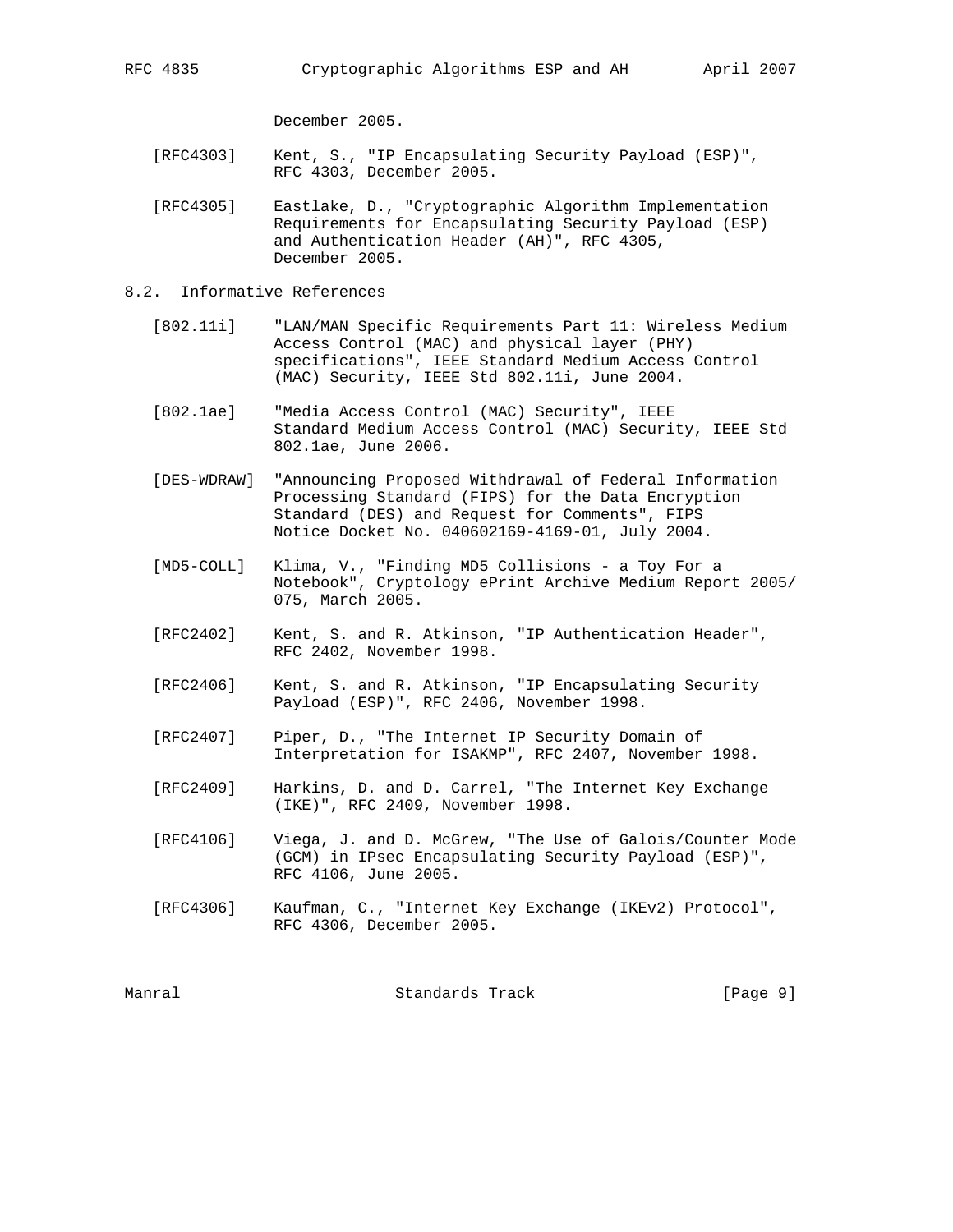- [RFC4307] Schiller, J., "Cryptographic Algorithms for Use in the Internet Key Exchange Version 2 (IKEv2)", RFC 4307, December 2005.
- [RFC4309] Housley, R., "Using Advanced Encryption Standard (AES) CCM Mode with IPsec Encapsulating Security Payload (ESP)", RFC 4309, December 2005.
- [SHA1-COLL] Rijmen, V. and E. Oswald, "Update on SHA-1", Cryptology ePrint Archive Report 2005/010, January 2005.

Author's Address

 Vishwas Manral IP Infusion Inc. Bamankhola, Bansgali, Almora, Uttarakhand 263601 India

 Phone: +91-98456-61911 EMail: vishwas@ipinfusion.com

Manral Manral Standards Track [Page 10]